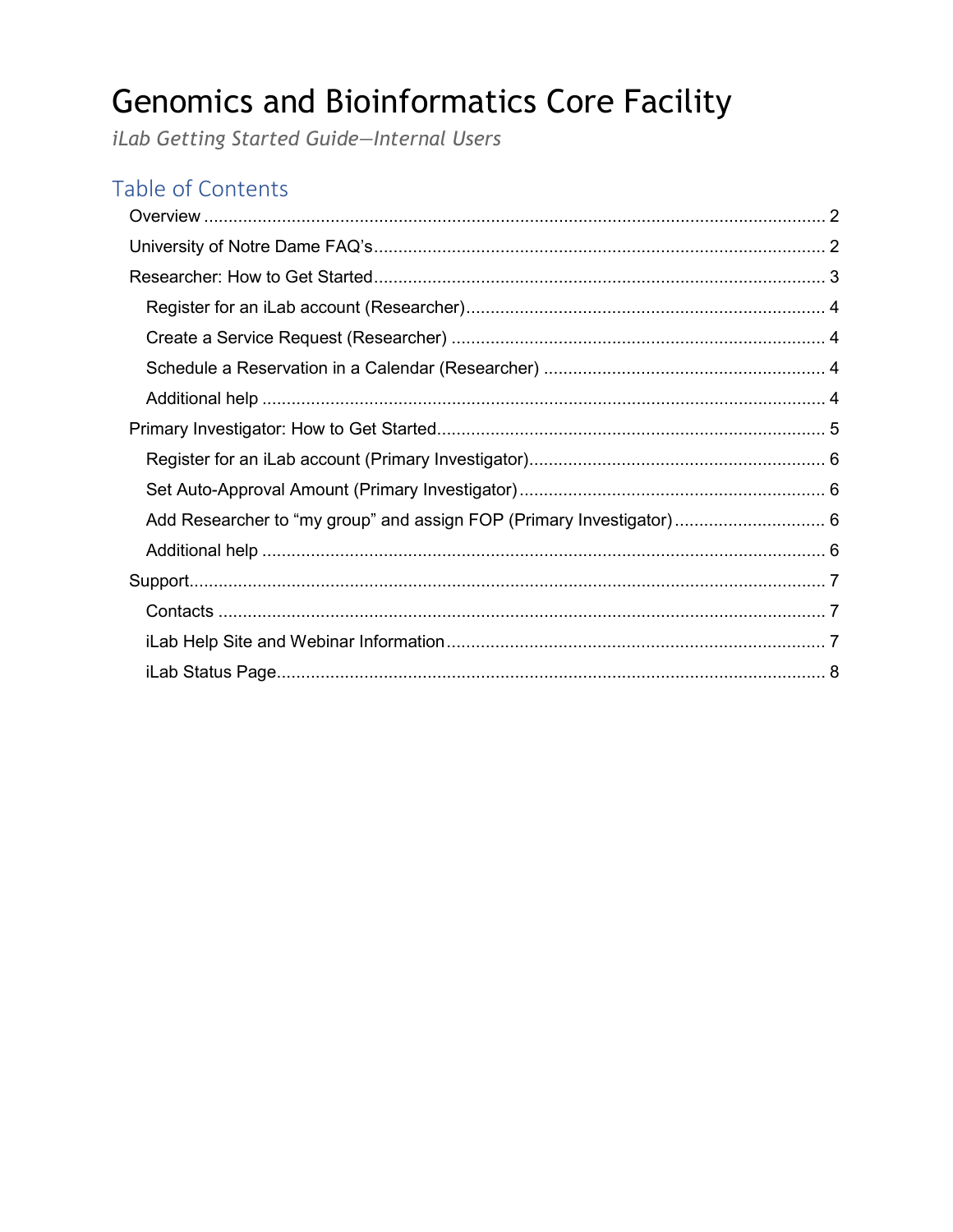# <span id="page-1-0"></span>**[Overview](#page-0-0)**

Notre Dame Core Facilities will use iLab Core Facility Management, an online system to streamline the process of ordering and billing for core service requests. To assist in the transition of the Genomics and Bioinformatics Core Facility, this guide will reference Notre Dame specific information about how to register and locate user support.

Periodically you will receive a survey regarding your experience interacting with the iLab environment. Your feedback is important to the Genomics and Bioinformatics Core Facility as we are continuously striving to improve our process and maintain a high quality of service.

### <span id="page-1-1"></span>**[University of Notre Dame FAQ's](#page-1-1)**

Q: What browser is compatible and best to use to view iLab?

A[: Google Chrome](https://www.google.com/chrome/?brand=FHFK&gclsrc=aw.ds&&gclid=Cj0KCQiA88X_BRDUARIsACVMYD8gBBBX3vt58tkqgpAI7YJFYAxkusK0_CXo-1f0aNvmsXGazExacakaAsL9EALw_wcB) is strongly recommended. Safari is supported.

Q: Who should I contact at my institution for financial questions? A[: ndcores@nd.edu](mailto:ndcores@nd.edu)

Q: If a user is not assigned funds, where do I send them? A: The user should first contact their PI and/or lab manager. If they need additional help they can contact [ndcores@nd.edu.](mailto:ndcores@nd.edu)

Q: Who do I contact for registration questions? A[: ndcores@nd.edu](mailto:ndcores@nd.edu)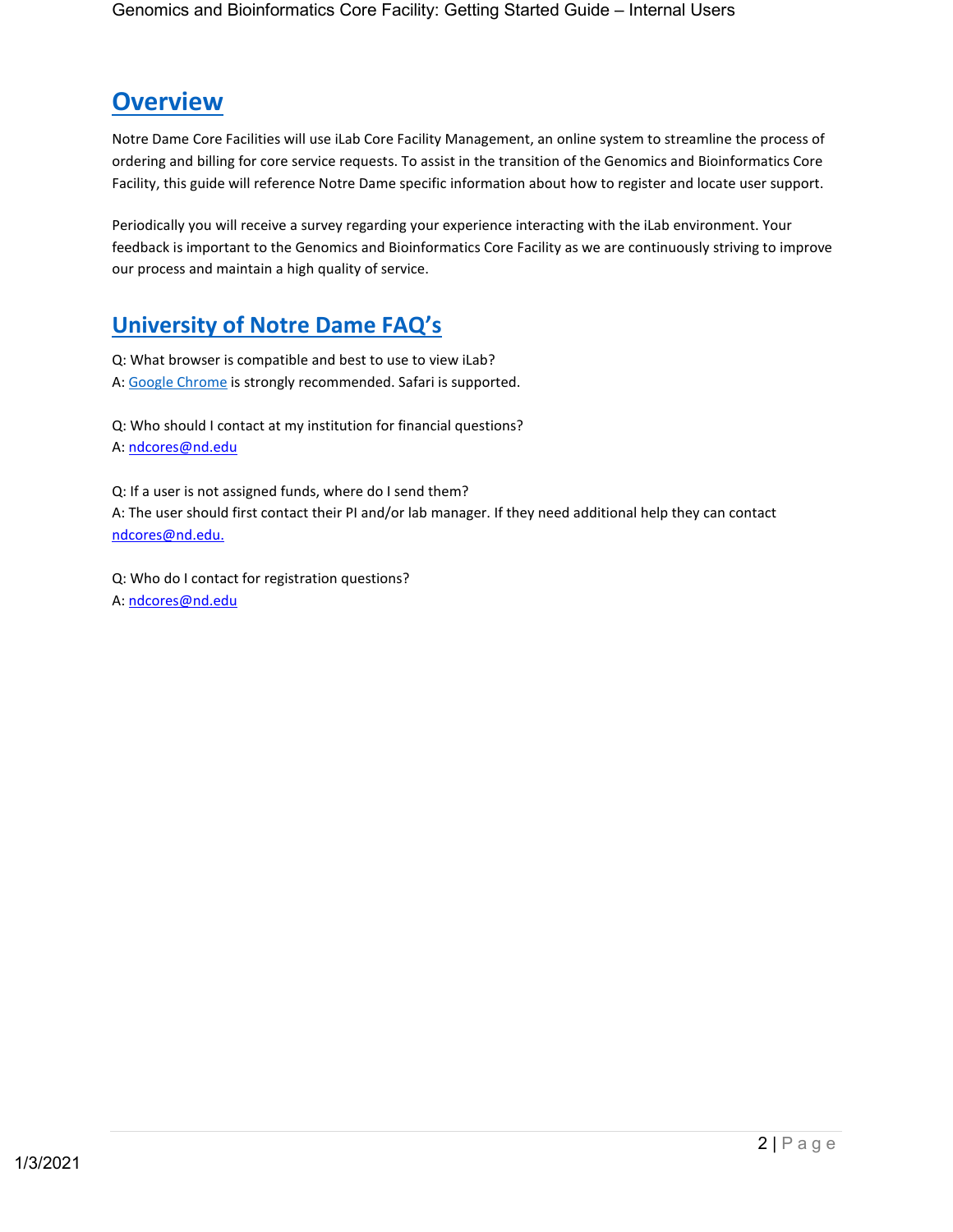# <span id="page-2-0"></span>**[Researcher: How to Get Started](#page-2-0)**

To begin submitting requests and scheduling reservations through iLab, you will need to register and create an account. All facility users are invited to use the system, which requires a one-time registration as discussed below.

Once you are registered, the system will enable you to:

- Place service requests
- Schedule reservations for sample delivery
- Provide required approvals
- Monitor progress of requests

iLab accounts are intended for University of Notre Dame researchers, including:

- Primary Investigators
- Research professionals and staff
- Professional students

iLab start-up workflow has two alternative models:

| Track 1                                                                                                                                                                                                          | Track 2                                                                                                                                                                                    |
|------------------------------------------------------------------------------------------------------------------------------------------------------------------------------------------------------------------|--------------------------------------------------------------------------------------------------------------------------------------------------------------------------------------------|
| Researcher<br>creates a new account for the first time;<br>$\bullet$<br>waits for approval.<br>٠                                                                                                                 | Primary investigator<br>creates account for the first time;<br>$\bullet$<br>selects and approves "my group"<br>$\bullet$<br>membership(s) of researchers;<br>assigns FOP to researcher(s). |
| Primary investigator<br>receives notification of request to join<br>٠<br>"my group";<br>creates account for the first time;<br>٠<br>approves membership;<br>$\bullet$<br>assigns FOP to researcher.<br>$\bullet$ | Researcher<br>receives notification of approval;<br>creates a new account for the first time;<br>٠<br>submits service request;<br>٠<br>schedules reservation to deliver sample.<br>٠       |
| Researcher<br>receives notification of approval;<br>٠<br>creates service request;<br>$\bullet$<br>schedules reservation to deliver sample.                                                                       |                                                                                                                                                                                            |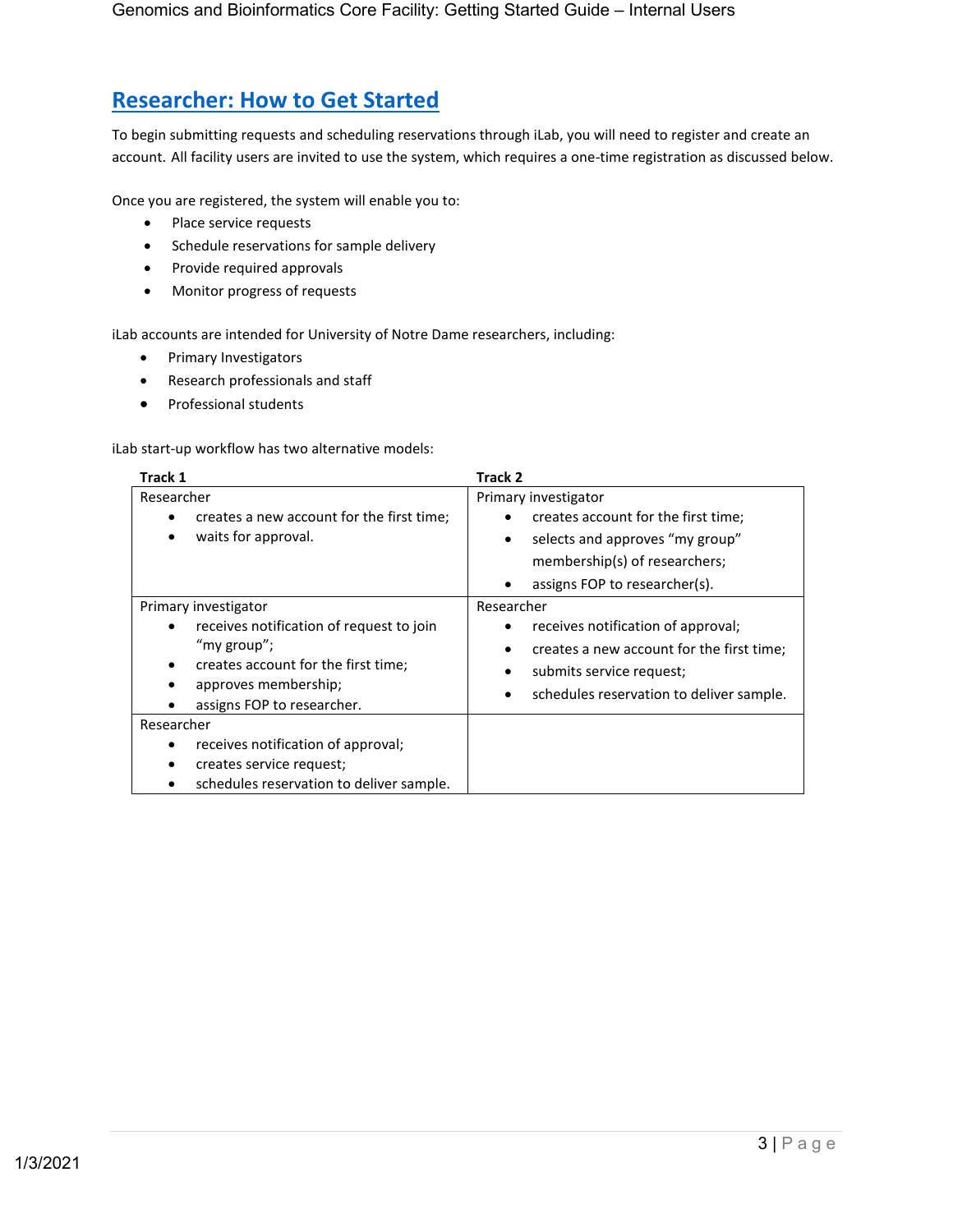### <span id="page-3-0"></span>**Register for an [iLab account \(Researcher\)](#page-5-0)**

To get started, you must register for an account:

- 1. Navigate to [InsideND](https://inside.nd.edu/) and search for "iLab". Launch the application.
- 2. In the upper-right-hand corner of the screen click 'Sign In,' and select to sign in using University of Notre Dame credentials.
- 3. You will be directed to an authentication page where you will enter your University of Notre Dame netID and password.
- 4. Once you have entered your credentials, click the 'Login' button.
- 5. You will be directed to an iLab Registration page where you will select your PI/Lab and verify your contact information.
- 6. Once your registration has been submitted, your PI will receive a notification that you have requested membership to their lab group in iLab. Your PI will need to approve your membership and assign at least one FOP for your use.

### <span id="page-3-1"></span>**[Create a Service Request \(Researcher\)](#page-3-1)**

Once you have been accepted into your PI's lab and assigned FOP, you can create service requests.

- 1. Navigate to [InsideND](https://inside.nd.edu/) and search for "iLab". Launch the application.
- 2. In the upper-right-hand corner of the screen click 'Sign In,' and select to sign in using University of Notre Dame credentials.
- 3. You will be directed to an authentication page where you will enter your University of Notre Dame netID and password.
- 4. Once you have entered your credentials, click the 'Login' button.
- 5. Select the tab *Request Services* and click on the 'Request Service' button next to the service of interest.
- 6. You will be asked to complete a form before submitting the request to the core.
- 7. Your request will be pending review by the core. The core will review your request and either Agree to the work or they will ask for more information if needed.

### <span id="page-3-2"></span>**Schedule a Reservation [in a Calendar \(Researcher\)](#page-3-2)**

Once you have been accepted into your PI's lab and assigned FOP, you can schedule a reservation time in a calendar.

- 1. Navigate to [InsideND](https://inside.nd.edu/) and search for "iLab". Launch the application.
- 2. In the upper-right-hand corner of the screen click 'Sign In,' and select to sign in using University of Notre Dame credentials.
- 3. You will be directed to an authentication page where you will enter your University of Notre Dame netID and password.
- 4. Once you have entered your credentials, click the 'Login' button
- 5. Select the tab *Schedule Reservation* and click on the 'View Schedule' button next to the calendar of interest. Click on the time frame for which you would like to schedule your reservation.
- 6. A window will pop up that will allow you to verify your reservations details before saving the reservation. *DISREGARD Billing and Payment sections: Reservations are NO-CHARGE and NOT BILLABLE.*

### <span id="page-3-3"></span>**[Additional help](#page-3-3)**

More detailed instructions can be found on the Help Site by clicking on the "HELP" link in the upper right hand corner or by [clicking here.](https://help.ilab.agilent.com/37179-using-a-core/264646-using-a-core-overview) For all registration and financial questions, contact [ndcores@nd.edu.](mailto:ndcores@nd.edu)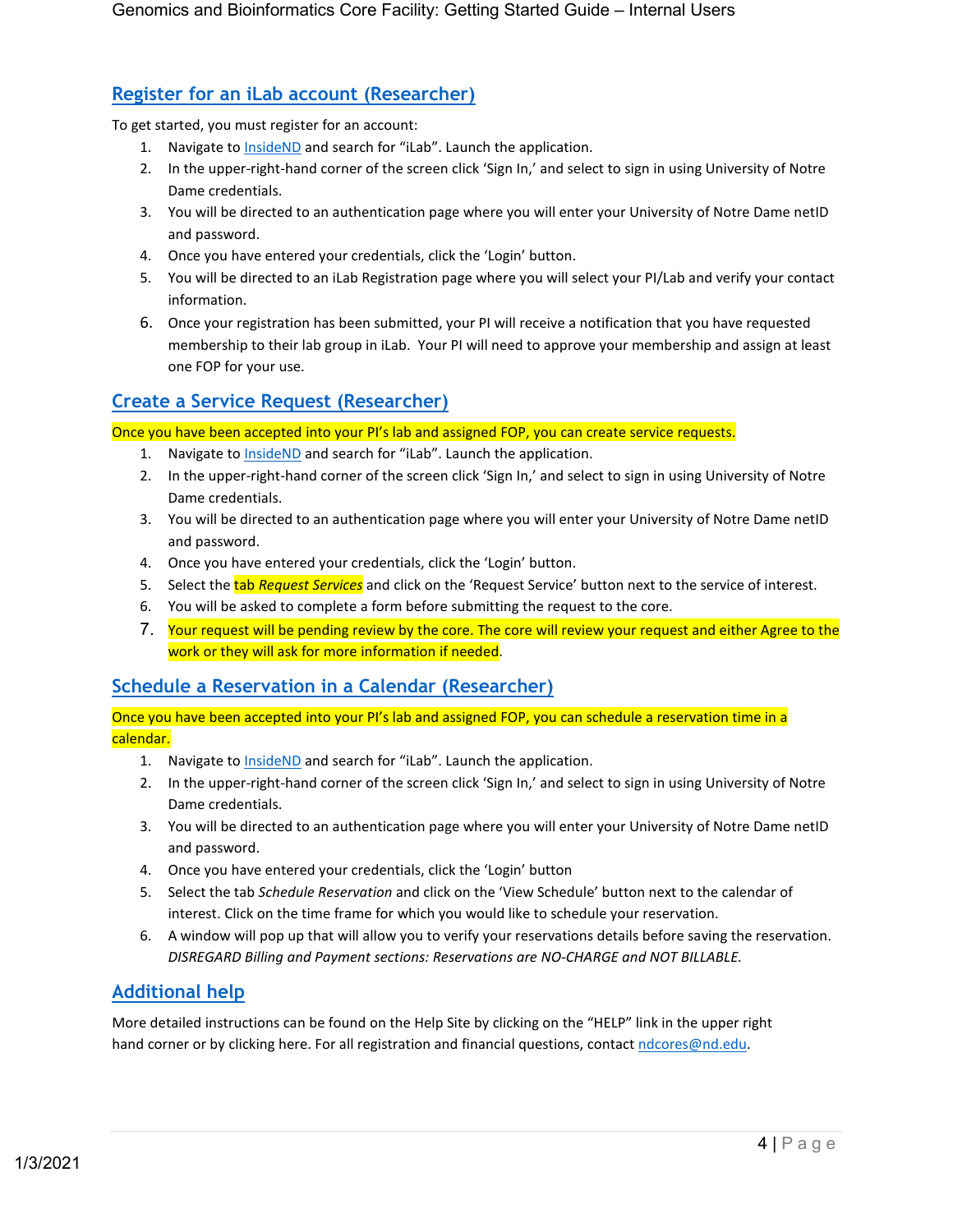### <span id="page-4-0"></span>**[Primary Investigator: How to Get Started](#page-4-0)**

For researchers to begin submitting requests and scheduling reservations through iLab, you will need to register, create an account, and approve "my group" memberships. All facility users are invited to use the system, which requires a one-time registration as discussed below.

Laboratory members must be added to your group and assigned a FOP to use iLab. You may add researchers to your group in advance. Else, you will receive email requests from iLab when a researcher wishes to join your group. The request email will have specific instructions on how to approve the request. As a reference, instructions for the process are below. *If you would prefer to delegate these notifications/approvals to a financial manager, please emai[l ndcores@nd.edu](mailto:ndcores@nd.edu) with your financial manager's name & email and state that you give permission to delegate notifications and approvals.*

Once you are registered, the system will enable you to:

- Select and approve "my group" membership(s)
- Place service requests
- Schedule reservations for sample delivery
- Provide required approvals
- Monitor progress of requests

iLab accounts are intended for University of Notre Dame researchers, including:

- Primary Investigators
- Research professionals and staff
- Professional Students

iLab start-up workflow has two alternative models:

| Track 1                                                                                                                                                                                            | Track 2                                                                                                                                                                                |
|----------------------------------------------------------------------------------------------------------------------------------------------------------------------------------------------------|----------------------------------------------------------------------------------------------------------------------------------------------------------------------------------------|
| Primary investigator<br>creates account for the first time;<br>selects and approves "my group"<br>٠<br>membership(s) of researchers;<br>assigns FOP to researcher(s).<br>$\bullet$                 | Researcher<br>creates a new account for the first time;<br>waits for approval.                                                                                                         |
| Researcher<br>receives notification of approval;<br>٠<br>creates a new account for the first time;<br>$\bullet$<br>submits service request;<br>٠<br>schedules reservation to delivery sample.<br>٠ | Primary investigator<br>receives notification of request to join<br>٠<br>"my group";<br>creates account for the first time;<br>٠<br>approves membership;<br>assigns FOP to researcher. |
|                                                                                                                                                                                                    | Researcher<br>receives notification of approval;<br>٠<br>creates service request;<br>٠<br>schedules reservation to delivery sample.                                                    |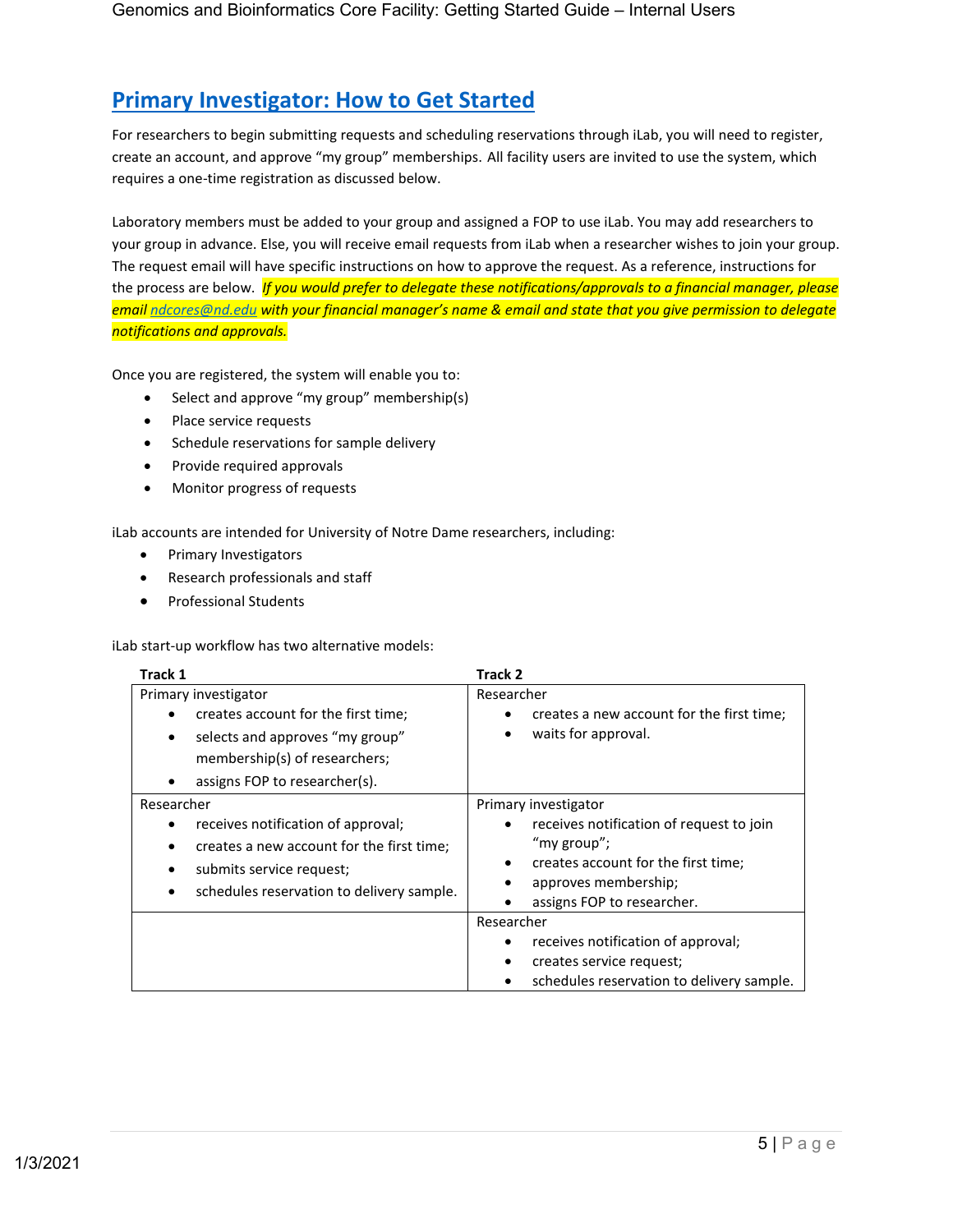### <span id="page-5-0"></span>**[Register for an iLab account \(Primary Investigator\)](#page-5-0)**

- 1. Navigate to **InsideND** and search for "iLab". Launch the application.
- 2. In the upper-right-hand corner of the screen click 'Sign In,' and select to sign in using University of Notre Dame credentials.
- 3. You will be directed to an authentication page where you will enter your University of Notre Dame netID and password.
- 4. Once you have entered your credentials, click the 'Login' button.

### <span id="page-5-1"></span>**[Set Auto-Approval Amount \(Primary Investigator\)](#page-5-1)**

- 5. Once logged in, look for the link in the left hand menu that says 'my groups'. Hover-over and select your lab.
- 6. Set the auto-approval amount. This means all service requests BELOW the designated amount will process without your approval. If you do not wish to approve service requests below a certain dollar amount, select the 'Members' panel and enter a dollar amount in the 'Auto Pre-Approval amount' field and click 'save settings.' Unless a dollar amount is set, all requests will require your (or your financial delegate's) approval before the Core facility will approve and fulfill the service request.

### <span id="page-5-2"></span>**[Add Researcher to "my group" and assign FOP \(Primary Investigator\)](#page-5-2)**

- 7. To approve lab membership requests, select the 'Membership Requests & FOP' tab. New membership requests will show at the top of this page. Click "Approve" to accept a member into your lab. Click "Reject" if they are not a member of your lab.
- 8. To assign an FOP to a member of your lab, find the member in the above list where it says, 'Manage FOP.' Select the checkbox(es) to the right of their name for the FOP(s) you wish to assign them.

#### <span id="page-5-3"></span>**[Additional help](#page-5-3)**

More detailed instructions can be found on the Help Site by clicking on the "HELP" link in the upper right hand corner or by [clicking here.](https://help.ilab.agilent.com/37179-using-a-core/264646-using-a-core-overview) For all registration and financial questions, contac[t ndcores@nd.edu.](mailto:ndcores@nd.edu)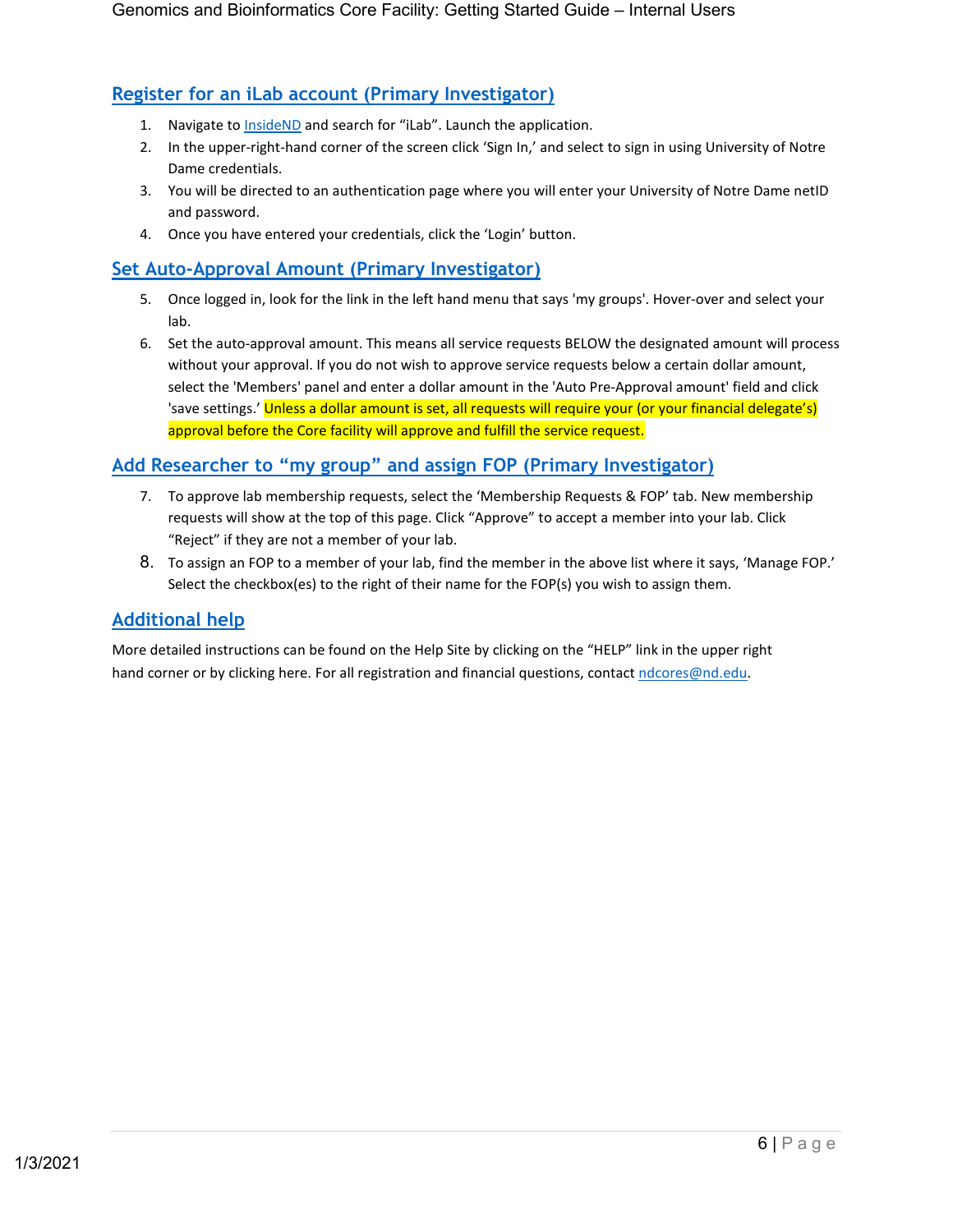### <span id="page-6-0"></span>**[Support](#page-6-0)**

### <span id="page-6-1"></span>**[Contacts](#page-6-3)**

For questions specific to the Genomics and Bioinformatics Core Facility, use the iLab Contact Us tab or email [genomics@nd.edu.](mailto:genomics@nd.edu)

For all iLab registration and financial questions, contac[t ndcores@nd.edu.](mailto:ndcores@nd.edu) If you experience a problem with the iLab system, please contac[t ndcores@nd.edu.](mailto:ndcores@nd.edu) Provide screenshots to help them provide better feedback and support.

<span id="page-6-3"></span>For iLab environment support and technical difficulties, we recommend the **'HELP'** link in the upper right hand corner of the screen. The iLab support help site articles address a wide range of topics.

### <span id="page-6-2"></span>**[iLab Help Site and Webinar Information](#page-6-3)**

Th[e iLab Help Site](https://help.ilab.agilent.com/35322-getting-started/299372-welcome-to-ilab-help) is dedicated to supplying documentation for different actions, roles, and elements in the system. The help site is continuously updated so check back frequently for new articles and updates.

Bookmark the page in your browser for easy access. <https://help.ilab.agilent.com/35322-getting-started/299372-welcome-to-ilab-help>

The iLab help site can be located by selecting the *HELP* link in the upper right-hand corner of the screen. Then select *Access to iLab's help site on the left-hand side.*



Webinars- Please visit the help site [webinars](https://ilab.helpjuice.com/51282-webinars/351712-upcoming-webinars) page to view our webinars!